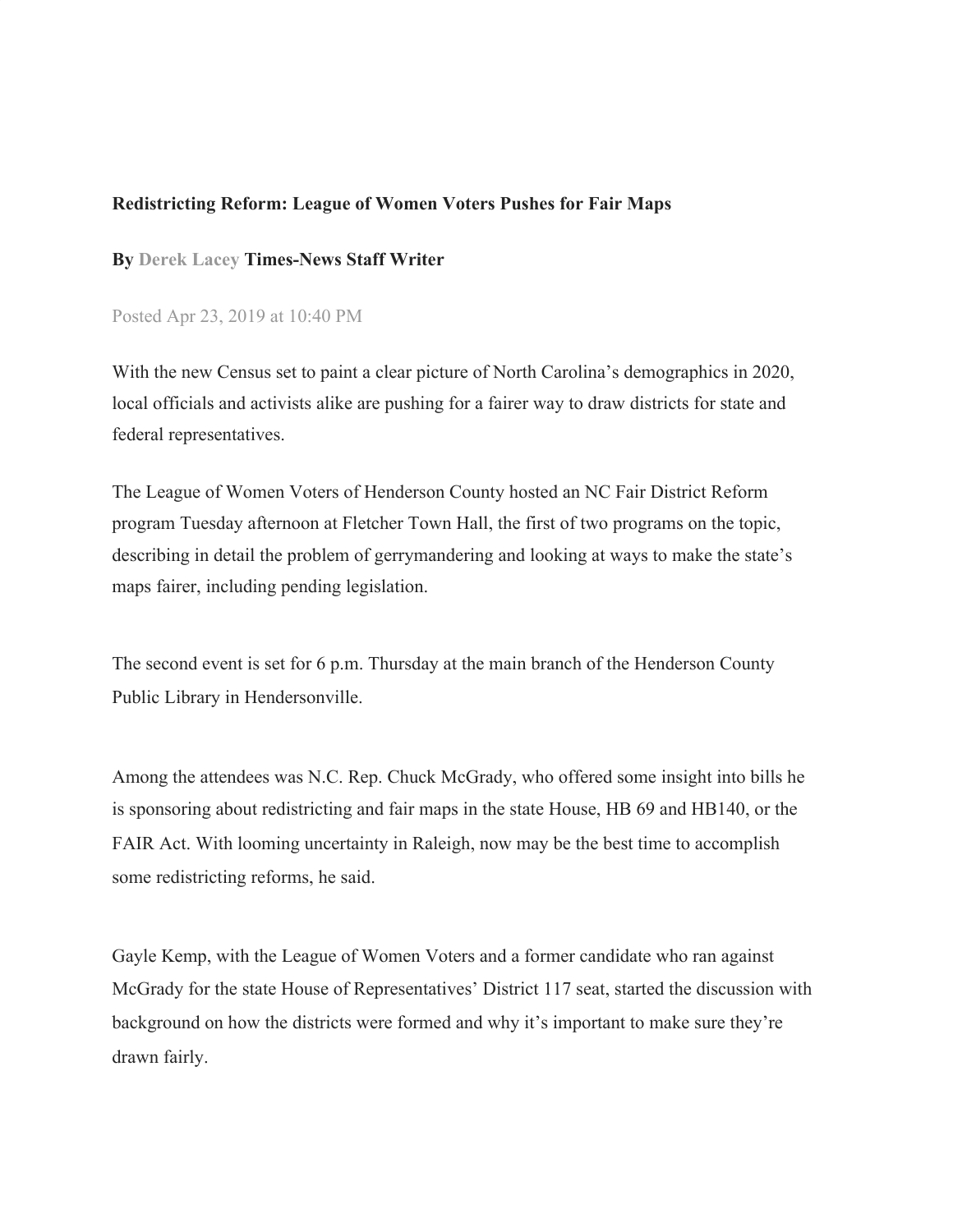Elections in the U.S. express the will of the people and hold officials accountable, she said. But when it comes to gerrymandered districts, the voters' voice is stifled and their ability to hold leaders accountable stymied.

It's important to act now, Kemp said, because the maps will be redrawn after the upcoming 2020 Census. The new data will be available in 2021, when the districts will be redrawn, and they'll take effect in 2022.

When politicians draw their own districts, voters lose, she said, calling redistricting essential to restoring fair elections.

"We have an opportunity right now to stop rigging districts and have fair elections for the first time in a long time," she said, stressing that both parties have participated in gerrymandering.

It's an American issue about fairness and the representation of voters, not a political party issue, Kemp said. The primary purpose of fair districting is to preserve and protect the democracy.

She said districts get gerrymandered based on the party affiliations of residents, creating safe districts that may often not even see candidates challenging the incumbent, and forming a reliable majority for the party in power.

That causes voters, especially young people to lose confidence in the system and opt out, she said, leading to gridlock in the system.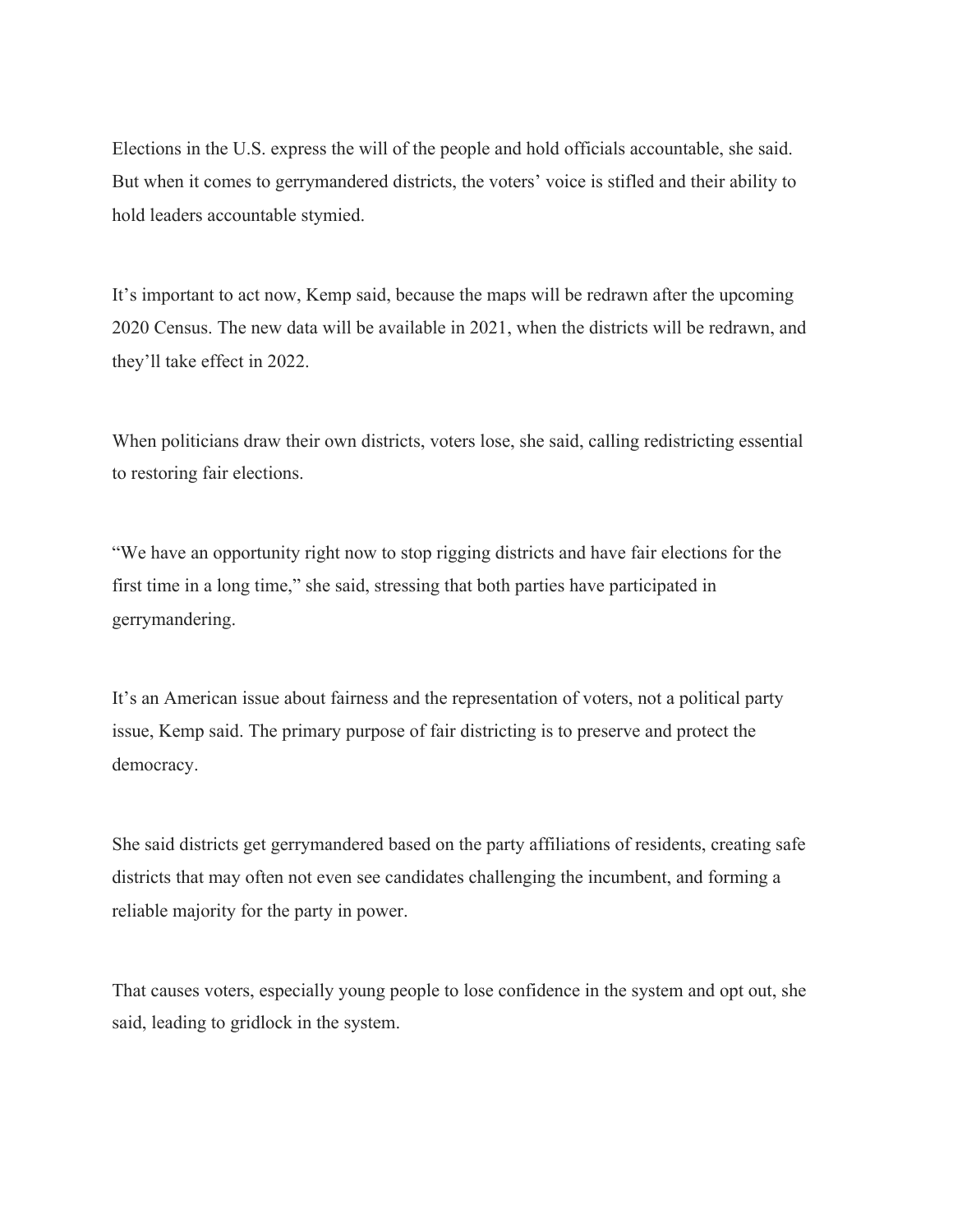Sharing results of the 2018 election in the state General Assembly, she showed just how gerrymandered the state is, where most seats simply fell into either a safe Democratic district or a safe Republican district.

Kemp said that both parties do it, but two wrongs don't make a right. It has an impact on the issues voters care about, from jobs and economic opportunity to national security, she said. Representatives in safe districts don't have to listen to voters, knowing they won't face competition and can easily hold onto their seat in the upcoming election.

"The result is we accomplish nothing or one party's agenda is the only agenda," she said. "When politicians draw the lines, voters lose."

She laid out several options to accomplish fair districting, including independent commissions with no legislative input, a combination of legislative and independent commissions, nonpartisan redistricting and computer-drawn maps.

It boils down to five principles of reasonable redistricting, Kemp said: don't let politicians draw their own maps, establish a citizens' commission to draw a consensus map, use standard and simple criteria, rule out the use of other data or criteria, and limit the legislature's ability to alter maps once they're drawn.

The League of Women Voters is encouraging voters to voice their opinion to legislators and let lawmakers know that they support nonpartisan redistricting.

## **Pending legislation**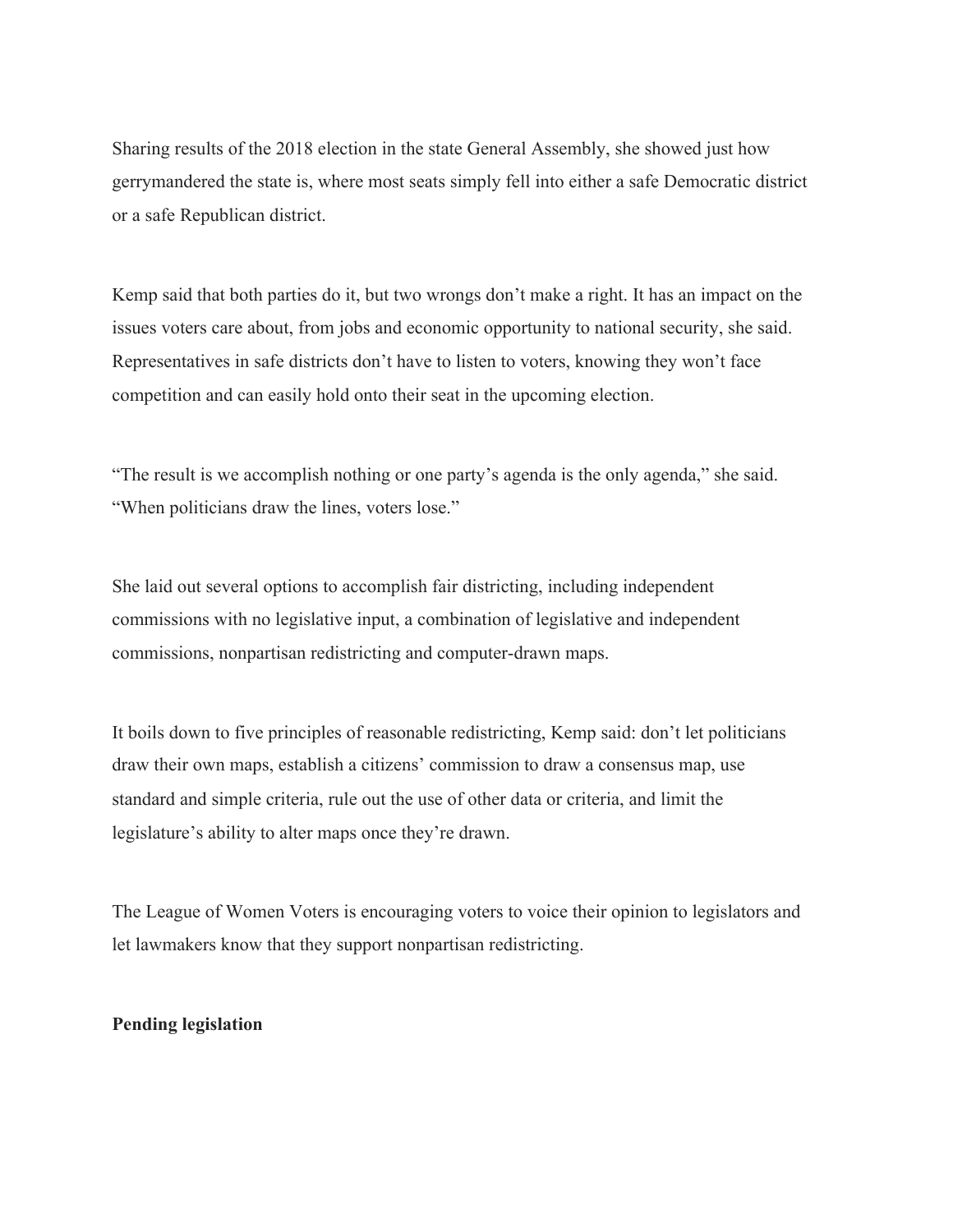Caren Kessler, with the League, gave a brief overview of current legislation and efforts and strategies for nonpartisan districting being practiced in other states.

Kessler said there are currently seven bills filed on redistricting, some of which are companion bills, but all of which can be looked up at **[www.ncleg.gov](http://www.ncleg.gov/)**. This includes the two House Bills, HB 69 and HB 140, and McGrady serves as a primary sponsor for both.

She showed information laying out how the two bills compare on a number of different redistricting principles.

House Bill 69 would establish a nonpartisan redistricting commission which would submit a proposed plan for revising state Senate and House districts as well as U.S. House of Representative Districts. But according to the League's information, the legislature could still draw its own map after nixing two of the commission's maps.

According to the bill, House Bill 140 would set standards for redistricting, including prohibiting consideration of political affiliations of registered voters, previous election results, resident addresses of incumbent or declared candidates, any demographic information other than population except to comply with federal law, or any other data that could identify the voting tendencies of any group.

But that bill, according to information handed out at the meeting, would allow legislative services personnel to draw the first and second map and then the legislature may draw its own map.